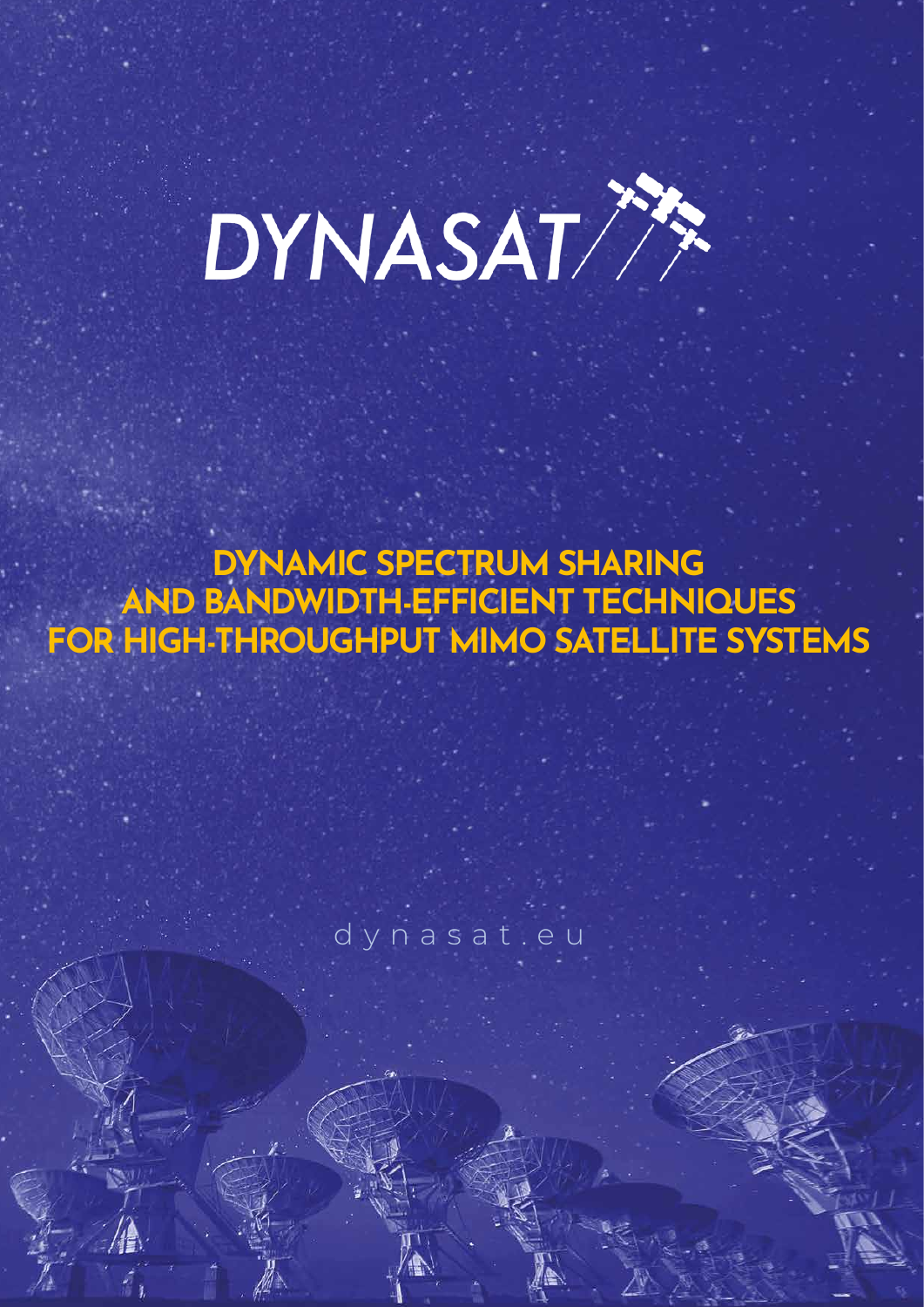# CONCEPT

NGSO-based satellite access technology



#### KEY DESIGN PRINCIPLES

Minimising the impact on the bill of material of mass-market user equipment. **Ȍ**

> Minimising the impact on 5G network infrastructure.

**Ȍ**

**Ȍ**

Being able to scale the capacity with the traffic demand.

## **OBJECTIVES**

Evaluate the performance gain of using bandwidth-efficient transmission techniques in an NGSO-based 5G satellite access system providing eMBB services to mass-market 5G devices. **#1**

Evaluate the performance gain of using the cellular/satellite spectrum sharing techniques enabling the operation of an NGSO-based 5G satellite access system concurrently with a cellular system in the same frequency band. **#2**

Assess the implementation feasibility of bandwidth-efficient transmission techniques and spectrum sharing techniques for efficient spectrum usage in a practical system. **#3**

Demonstrate the isolated operation of spectrum sharing techniques on DSA software system and bandwidth-efficient transmission techniques on portable RAN lab software demonstration platform at the EuCNC 2022. **#4**

**#5**

Define and plan an in-orbit demonstration of the developed bandwidth-efficient and spectrum sharing techniques.

Demonstrate the integrated operation of bandwidth-efficient transmission techniques and spectrum sharing techniques for efficient spectrum usage with a portable RAN lab software demonstration platform at the MWC 2023. **#6**

- Promote future work on multi-satellite cooperative multi-user MIMO and spectrum sharing techniques within the 3GPP community and get the 3GPP non-terrestrial networks Release 18 work item approved at the TSG-RAN plenary. **#7**
- Prepare/submit contributions about multisatellite cooperative multi-user MIMO and satellite/terrestrial Dynamic Spectrum Sharing techniques to 3GPP RAN working groups for NTN evolution in preparation of Rel-19 and beyond, supported by simulation results. **#8**

Promote the evolution of the telecommunication regulatory framework needed to support spectrum sharing between satellite and mobile services in targeted bands that could be allocated to satellite and/or mobile services. **#9**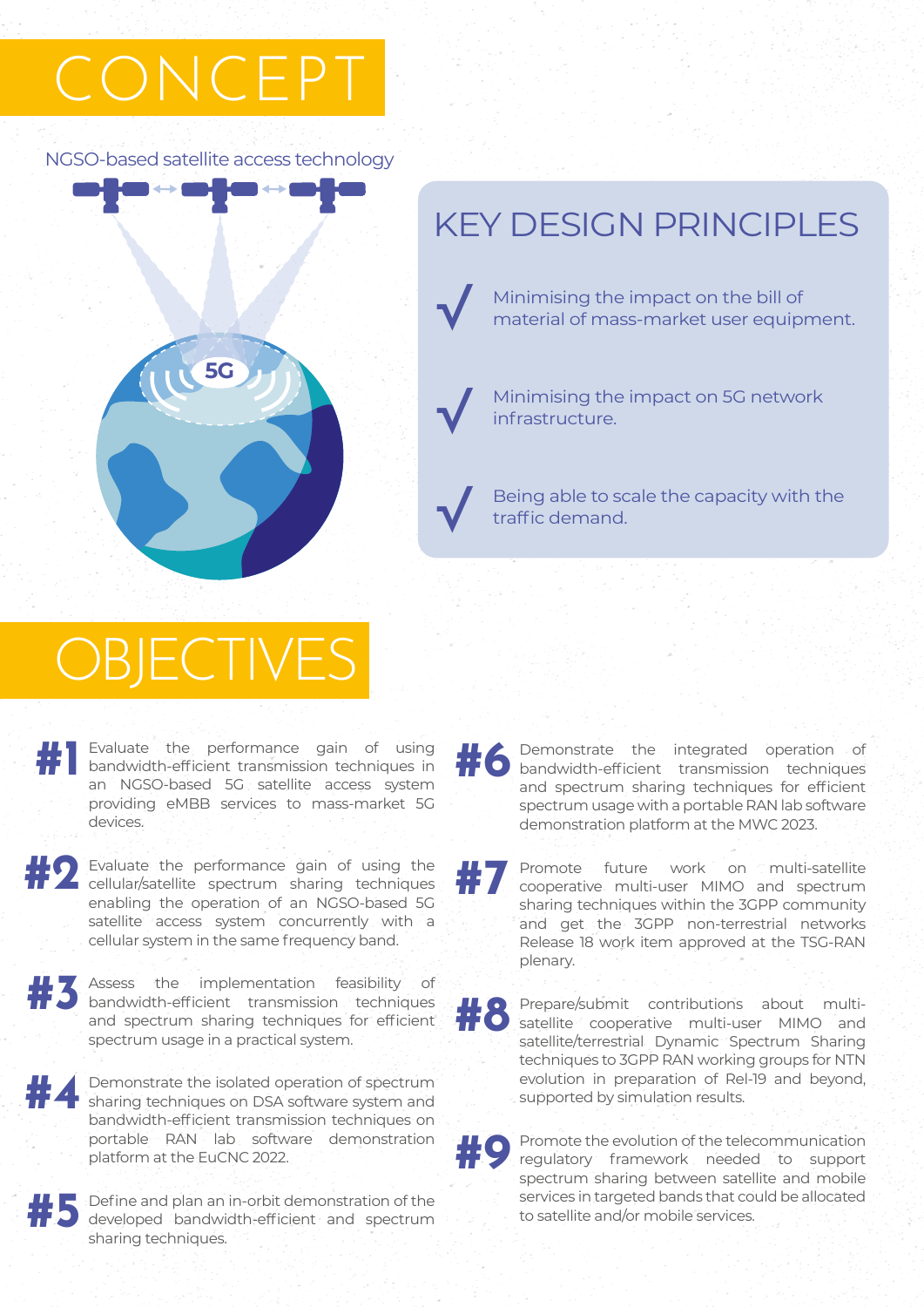## INNOVATION

#### **BUSINESS**

Enabling 5G satellite access to offer affordable services to most users will open a new market.

#### **SERVICE**

Increased service performance and reduced latency will enable the offering of higher QoS to targeted 5G end users.

#### **ECOSYSTEM**

Spinning in cellular technologies in 5G satellite access will encourage investment in customized products and fuel a new cycle of innovation.

#### **STANDARDIZATION**

Supporting standardization of NTN and DYNASAT outcomes in 3GPP will provide a harmonized solution based on 5G and 5G-Advanced New Radio.

### IMPACT

Greater competitiveness As demonstrated by of the European space deeper involvement of manufacturing and the industry, and SMEs service industry Enhanced life cycle cost reduction and increased performance Greater industrial Development of DYNASAT relevance of research European research and actions and output technology ecosystems Greater integration of satellite communications

DYNASAT will contribute to the integration of the satellite component in 5G at the spectrum level. into 5G

Contributing to the development of the disruptive satellite access network infrastructure